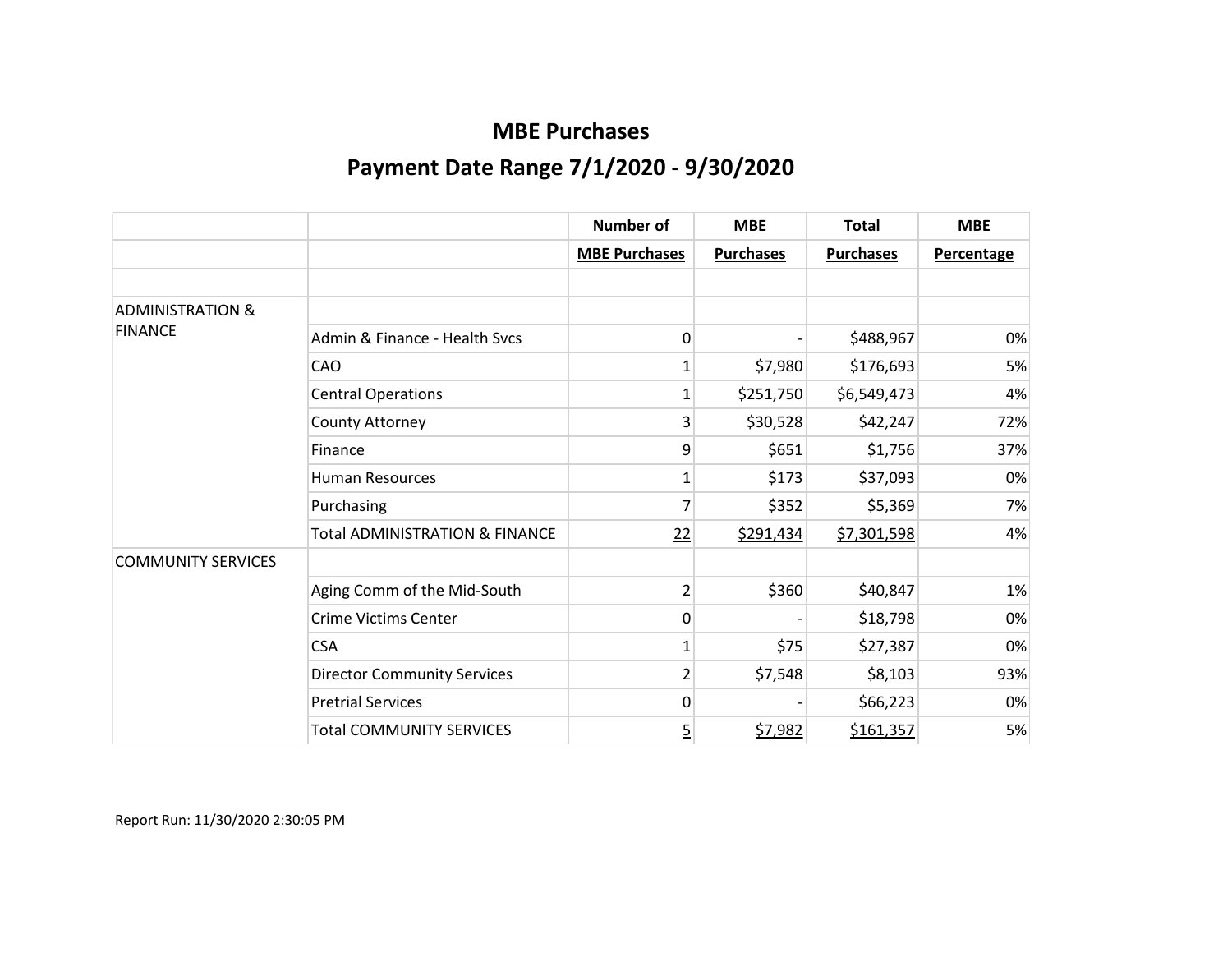| <b>CORRECTIONS</b>        |                                      |                |           |           |     |
|---------------------------|--------------------------------------|----------------|-----------|-----------|-----|
|                           | <b>Correction Center Facility</b>    | 0              |           | \$2,993   | 0%  |
|                           | <b>Corrections Administration</b>    | 49             | \$129,805 | \$994,405 | 13% |
|                           | <b>Total CORRECTIONS</b>             | <u>49</u>      | \$129,805 | \$997,399 | 13% |
| <b>EMPLOYEE BENEFITS</b>  |                                      |                |           |           |     |
|                           | Employee Health Insurance            | 0              |           | \$3,900   | 0%  |
|                           | <b>Total EMPLOYEE BENEFITS</b>       | $\overline{0}$ |           | \$3,900   | 0%  |
| <b>HEALTH SERVICES</b>    |                                      |                |           |           |     |
|                           | Admin & Finance - Health Sycs        | 15             | \$2,253   | \$56,021  | 4%  |
|                           | <b>Community Health</b>              | 17             | \$8,988   | \$84,042  | 11% |
|                           | <b>Environmental Health Services</b> | 15             | \$39,296  | \$273,517 | 14% |
|                           | <b>Forensic Services</b>             | 0              |           | \$7,027   | 0%  |
|                           | Health Planning & Promotion          | 5              | \$357     | \$3,257   | 11% |
|                           | <b>Inmate Medical Care</b>           | 0              |           | \$42,939  | 0%  |
|                           | <b>Public Health Safety</b>          | 22             | \$3,794   | \$29,813  | 13% |
|                           | Ryan White                           | 6              | \$320     | \$112,999 | 0%  |
|                           | <b>Total HEALTH SERVICES</b>         | 80             | \$55,008  | \$609,614 | 9%  |
| <b>INFORMATION</b>        |                                      |                |           |           |     |
| <b>TECHNOLOGY SERVICE</b> | <b>Chief Information Officer</b>     | $\Omega$       |           | \$6,300   | 0%  |
|                           | <b>IT Internal Services</b>          | 36             | \$90,686  | \$530,110 | 17% |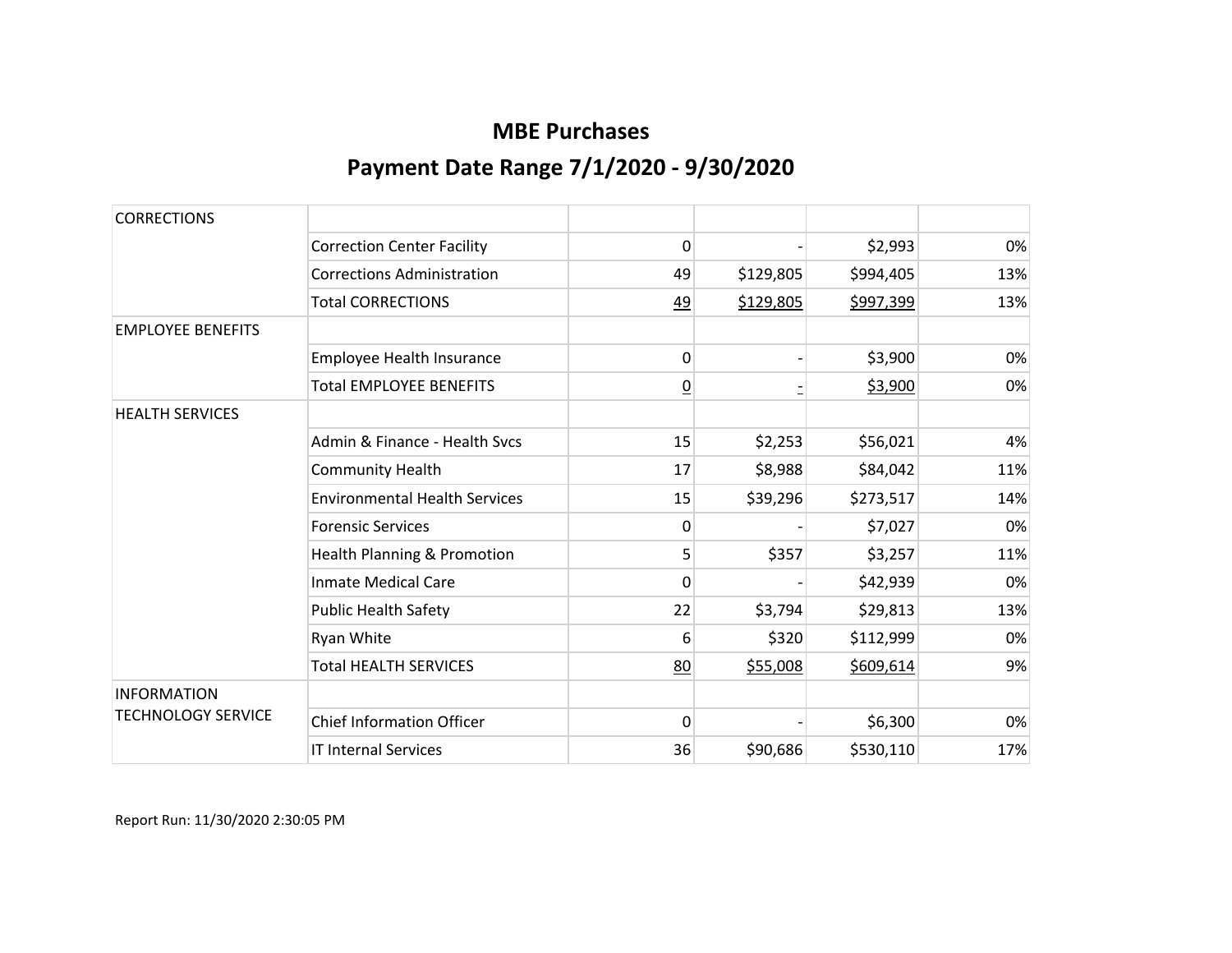| <b>INFORMATION</b><br><b>TECHNOLOGY SERVICE</b> | <b>IT Operations</b>                                  | 40             | \$120,131 | \$1,136,607 | 11% |
|-------------------------------------------------|-------------------------------------------------------|----------------|-----------|-------------|-----|
|                                                 | <b>Total INFORMATION TECHNOLOGY</b><br><b>SERVICE</b> | $\frac{76}{2}$ | \$210,816 | \$1,673,017 | 13% |
| <b>JAIL DIVISION</b>                            |                                                       |                |           |             |     |
|                                                 | Jail Administration                                   | 11             | \$11,874  | \$110,733   | 11% |
|                                                 | Jail Programs                                         | $\overline{2}$ | \$2,728   | \$205,453   | 1%  |
|                                                 | Jail Security                                         | 9              | \$17,111  | \$99,919    | 17% |
|                                                 | <b>Total JAIL DIVISION</b>                            | 22             | \$31,713  | \$416,106   | 8%  |
| <b>JUDICIAL</b>                                 |                                                       |                |           |             |     |
|                                                 | <b>Attorney General</b>                               | $\mathbf{1}$   | \$2,922   | \$127,073   | 2%  |
|                                                 | <b>Circuit Court</b>                                  | 10             | \$698     | \$4,069     | 17% |
|                                                 | <b>Criminal Court</b>                                 | 20             | \$5,181   | \$60,347    | 9%  |
|                                                 | <b>General Sessions Court</b>                         | 17             | \$1,794   | \$180,908   | 1%  |
|                                                 | <b>Jury Commission</b>                                | 1              | \$145     | \$895       | 16% |
|                                                 | Juvenile Court Clerk                                  | 9              | \$1,205   | \$33,658    | 4%  |
|                                                 | Juvenile Court Judge                                  | 15             | \$2,860   | \$132,991   | 2%  |
|                                                 | Probate Court                                         | 3              | \$348     | \$1,161     | 30% |
|                                                 | Public Defender                                       | $\overline{7}$ | \$804     | \$15,277    | 5%  |
|                                                 | <b>Total JUDICIAL</b>                                 | 83             | \$15,956  | \$556,380   | 3%  |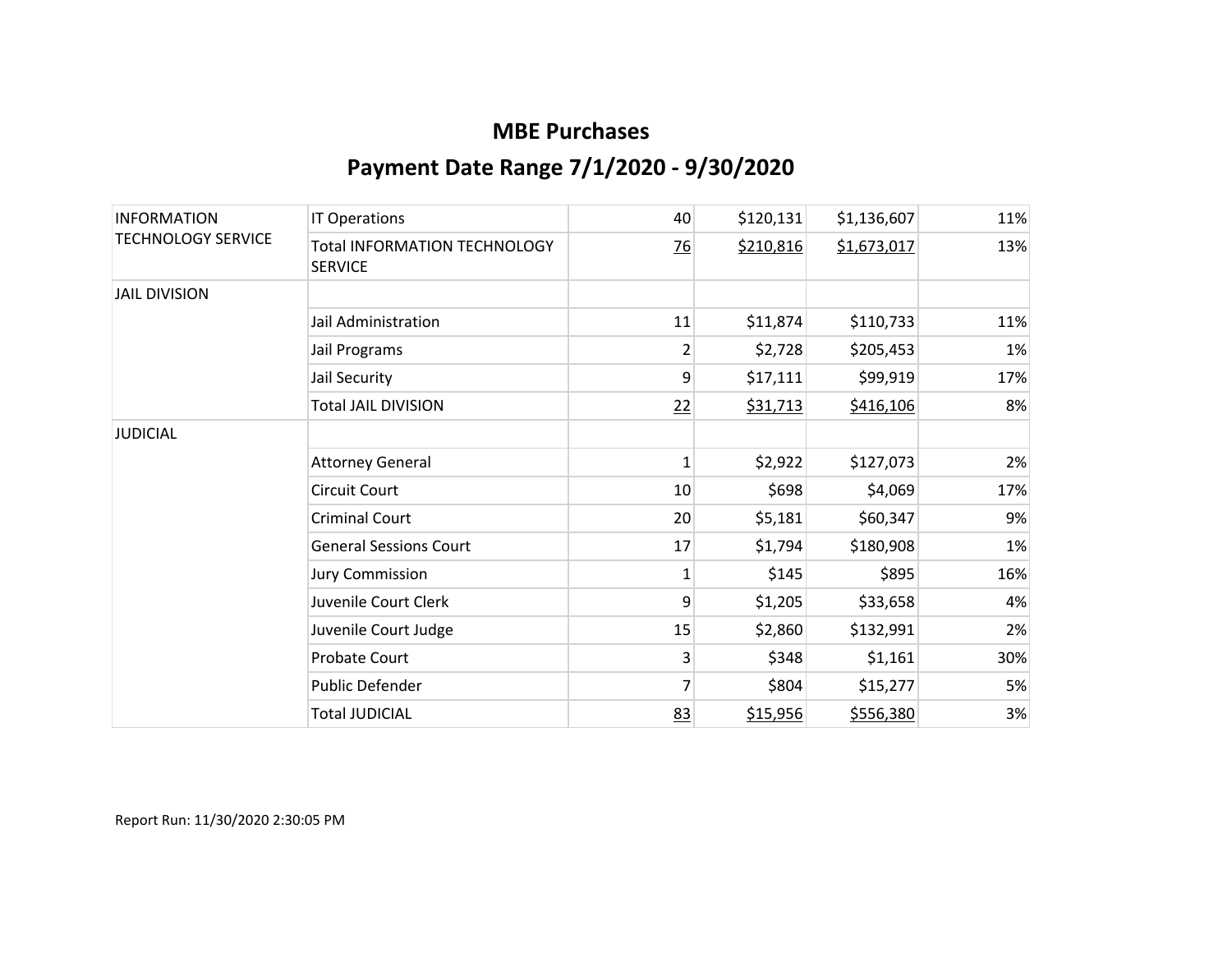| <b>LAW ENFORCEMENT</b>                          |                                                       |                 |           |             |     |
|-------------------------------------------------|-------------------------------------------------------|-----------------|-----------|-------------|-----|
|                                                 | <b>Chief Deputy</b>                                   | $\mathbf{1}$    | \$575     | \$17,973    | 3%  |
|                                                 | Courts                                                | 1               | \$110     | \$456,345   | 0%  |
|                                                 | <b>Detectives</b>                                     | 0               |           | \$749       | 0%  |
|                                                 | Fugitive                                              | 0               |           | \$2,344     | 0%  |
|                                                 | <b>Special Operations</b>                             | 3               | \$1,124   | \$156,732   | 1%  |
|                                                 | Training                                              | 3               | \$1,752   | \$37,086    | 5%  |
|                                                 | <b>Uniform Patrol</b>                                 | 0               |           | \$31,225    | 0%  |
|                                                 | <b>Total LAW ENFORCEMENT</b>                          | <u>8</u>        | \$3,562   | \$702,453   | 1%  |
| <b>MISCELLANEOUS</b><br><b>INTERNAL SERVICE</b> |                                                       |                 |           |             |     |
|                                                 | Admin & Finance - Health Sycs                         | 0               |           | \$3,520     | 0%  |
|                                                 | <b>Total MISCELLANEOUS INTERNAL</b><br><b>SERVICE</b> | $\underline{0}$ |           | \$3,520     | 0%  |
| OTHER ELECTED OFFICIALS                         |                                                       |                 |           |             |     |
|                                                 | Assessor                                              | 17              | \$4,193   | \$109,277   | 4%  |
|                                                 | County Clerk                                          | $\overline{2}$  | \$122     | \$17,695    | 1%  |
|                                                 | <b>Election Commission</b>                            | 8               | \$31,303  | \$47,469    | 66% |
|                                                 | Legislative Operations                                | 1               | \$100,000 | \$3,926,991 | 3%  |
|                                                 | Register                                              | 0               |           | \$3,259     | 0%  |
|                                                 | Trustee                                               | 9               | \$1,290   | \$314,318   | 0%  |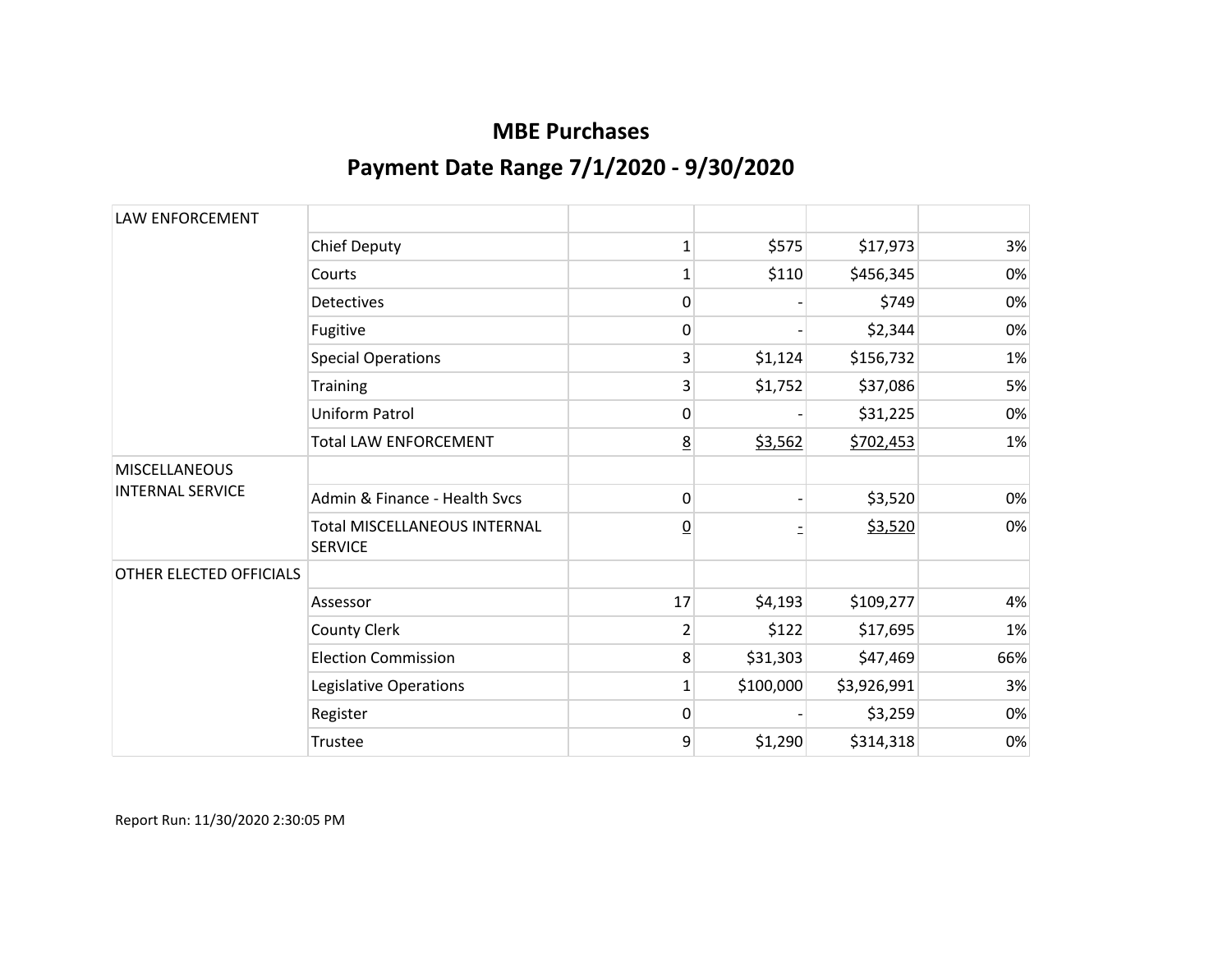|                       | OTHER ELECTED OFFICIALS Total OTHER ELECTED OFFICIALS | 37             | \$136,908   | \$4,419,009 | 3%   |
|-----------------------|-------------------------------------------------------|----------------|-------------|-------------|------|
| Other Offices         |                                                       |                |             |             |      |
|                       | Director - Administration & Fi                        | $\mathbf{1}$   | \$1,819     | \$1,819     | 100% |
|                       | Jail Administration                                   | 1              | \$5,128     |             | 0%   |
|                       | Jail Programs                                         | 0              |             |             | 0%   |
|                       | Roads & Bridges                                       | 4              | \$756,462   | \$2,130,523 | 36%  |
|                       | <b>Support Services</b>                               | 6              | \$502,127   |             | 0%   |
|                       | <b>Total Other Offices</b>                            | 12             | \$1,265,536 | \$2,132,342 | 59%  |
| <b>PLANNING &amp;</b> |                                                       |                |             |             |      |
| <b>DEVELOPMENT</b>    | Admin & Finance - Health Svcs                         | $\overline{2}$ | \$194       | \$962       | 20%  |
|                       | <b>Codes Enforcement</b>                              | $\overline{2}$ | \$346       | \$137,140   | 0%   |
|                       | Director - Planning & Developm                        | 6              | \$1,461     | \$14,107    | 10%  |
|                       | Housing                                               | 3              | \$27,405    | \$60,227    | 46%  |
|                       | <b>Regional Services</b>                              | 1              | \$8         | \$34,360    | 0%   |
|                       | <b>Resilience Department</b>                          | 0              |             | \$500,953   | 0%   |
|                       | Total PLANNING & DEVELOPMENT                          | 14             | \$29,413    | \$747,749   | 4%   |
| <b>PUBLIC WORKS</b>   |                                                       |                |             |             |      |
|                       | Director & Staff-Public Works                         | 5              | \$11,653    | \$25,756    | 45%  |
|                       | <b>Environmental Programs</b>                         | 9              | \$7,743     | \$333,727   | 2%   |
|                       | <b>Fire Department</b>                                | 10             | \$9,175     | \$343,476   | 3%   |